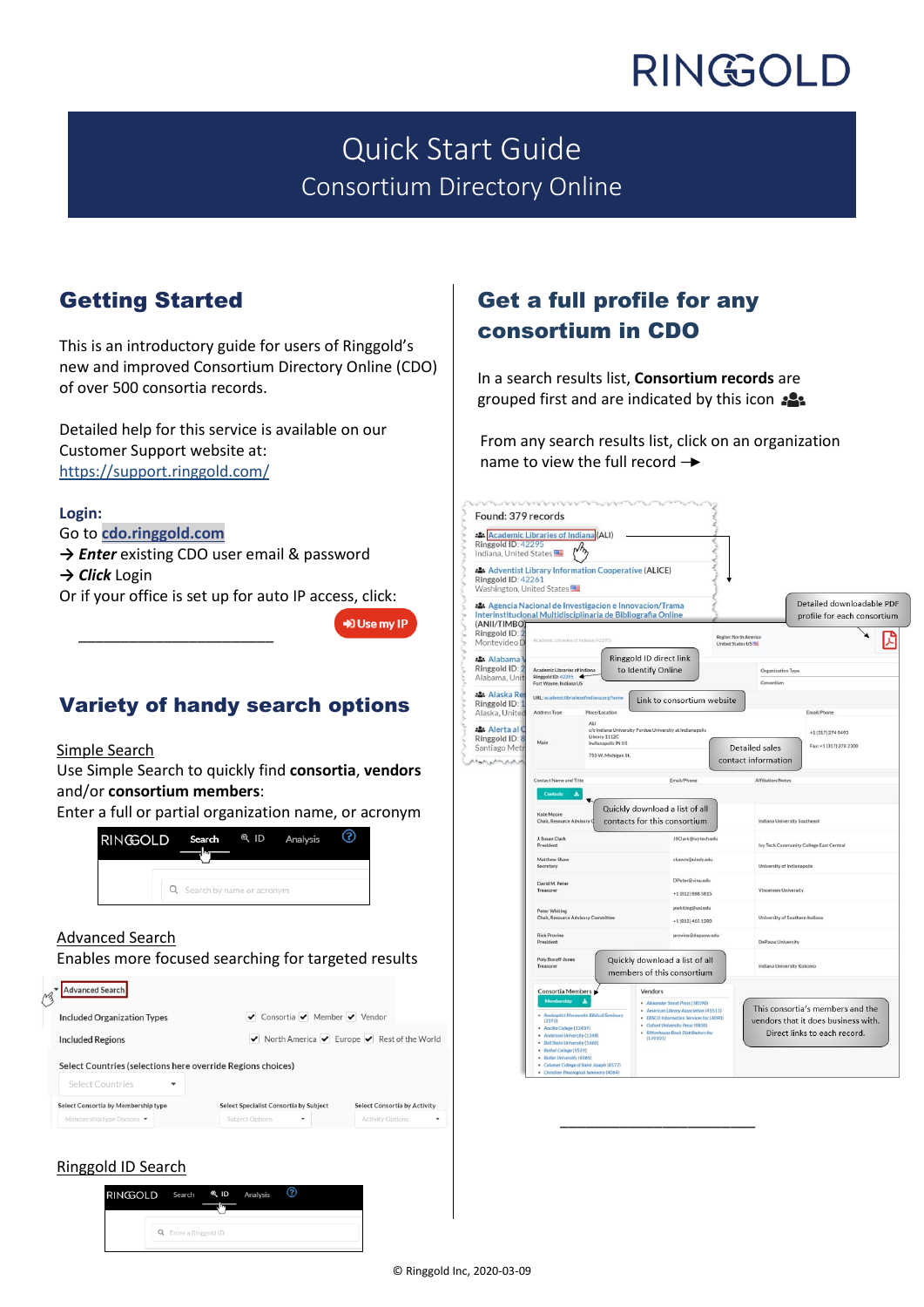# RINGOLD

### Download targeted prospects fast

From a search results list, quickly download a list containing all prospects matching the search criteria

Results are listed by consortia first for convenience, then by consortium members and vendors

| Found: 1507 records                                                                                             | 소<br><b>Results list</b>                                                                                                                        | 図<br><b>Reports</b>                                                        |
|-----------------------------------------------------------------------------------------------------------------|-------------------------------------------------------------------------------------------------------------------------------------------------|----------------------------------------------------------------------------|
| <b>2: Biblioteca Medica Virtuale Bolzano (BMV)</b><br>Ringgold ID: 456017<br>Trentino-Alto Adige/South Tyrol, I |                                                                                                                                                 |                                                                            |
| <b>224</b> Deutsche Forschungsgemeins<br>elektronische Medien<br>Ringgold ID: 214757<br>Berlin, Germany         |                                                                                                                                                 |                                                                            |
| <b>21 ERMED Consortium</b><br>Ringgold ID: 83484<br>Delhi, India                                                | Click to download this                                                                                                                          | Click to access the<br>consortia members and<br>contacts for these results |
| :& InfoMed<br><b>Ringgold ID: 200046</b><br>Havana, Cuba                                                        | list of results as an<br><b>Excel file</b>                                                                                                      |                                                                            |
| <b>24 Infor Biomed Liguria (IBL)</b><br>Ringgold ID: 361961<br>Liguria, Italy                                   |                                                                                                                                                 |                                                                            |
| Kooperation E-Medien Ostern<br>Ringgold ID: 200063<br>Vienna, Austria                                           |                                                                                                                                                 |                                                                            |
| <b>A: Korean Medical Library Assoc</b><br>Consortium)<br>Ringgold ID: 384946<br>Seoul, Korea, Republic of [*]   | Click the consortium name to access the full consortium<br>record                                                                               |                                                                            |
|                                                                                                                 | Click the Ringgold ID to see the Identify Record for this<br>organization in Identify Online (you must already signed<br>in to Identify Online) |                                                                            |

### Export a single list of consortia members or consortium contacts for multiple prospects

\_\_\_\_\_\_\_\_\_\_\_\_\_\_\_\_\_\_\_\_\_\_\_

From a search results list, click



| Clear<br>58 Organizations found 2 selected<br>Choose to download either a<br>list of members or contacts<br>圡<br>圡<br><b>Membership</b><br><b>Contacts</b><br>for the selected consortia |                      |
|------------------------------------------------------------------------------------------------------------------------------------------------------------------------------------------|----------------------|
| Organization                                                                                                                                                                             | Country              |
| Arizona Health Information Network                                                                                                                                                       | <b>United States</b> |
| Atlantic Health Knowledge Partnership                                                                                                                                                    | Canada               |
| Baba Farid University of Health Sciences Health Sciences Library Network                                                                                                                 | India                |
|                                                                                                                                                                                          |                      |

## Analyze vendors to create powerful prospecting lists

Analyze and compare consortia that license competing or similar products from up to four vendors. Create gap analyses and exportable prospect lists.

Four different reports are available. The result of each is shaded blue below: